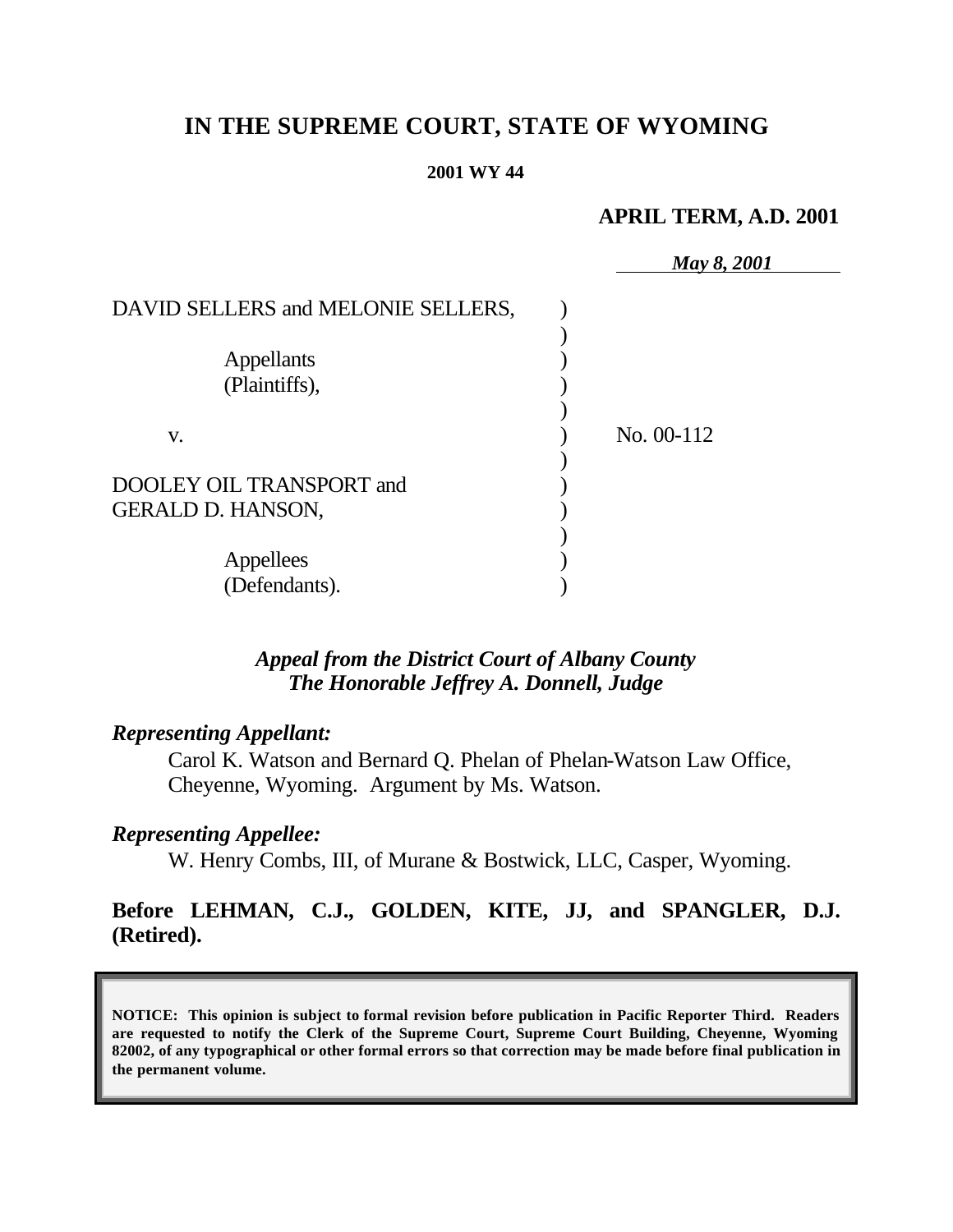**GOLDEN**, Justice.

[¶1] This appeal stems from a jury verdict in an automobile accident liability case. The sole issue is the propriety of a certain given jury instruction. The jury instruction was based upon Wyo. Stat. Ann. § 31-5-207 (Lexis 1999). We hold that the trial court's instructing on Wyo. Stat. Ann. § 31-5-207 under the facts of this case constituted prejudicial error and, therefore, reverse and remand for a new trial.

### **ISSUE**

[¶2] Appellants David and Melonie Sellers phrase the issue as:

Whether the district court committed prejudicial error in instructing the jury on the law contained in Wyo. Stat. § 31-5-207 without also giving the exception thereto delineated in Wyo. Stat. § 31-5-201(a)(ii).

Appellees Dooley Oil Transport and Gerald D. Hanson rephrase the issue slightly as:

Should the district court have included Wyo. Stat. §  $31-5-201(a)(ii)$  in Instruction No. 16 which comprised Wyo. Stat. § 31-5-207(a) and (b).

## **FACTS**

[¶3] This case arises from an automobile accident that occurred on I-80 between Laramie and Cheyenne. At the time of the accident, David Sellers was driving his automobile east on I-80. Melonie Sellers, his wife, was a passenger in the automobile. Appellee Hanson also was driving east on I-80. Hanson, who worked for Appellee Dooley Oil Transport, was driving a Rocky Mountain doubles tanker. The accident occurred on the portion of I-80 heading east from Laramie to the summit at Lincoln Monument, locally known as Telephone Canyon.

[¶4] In April 1997, the time of the accident, the east-bound roadway of this section of I-80 was under construction. Consequently, east-bound traffic was diverted for a short distance into the west-bound roadway and then channeled back again into the normal east-bound roadway. The west-bound roadway had three lanes of traffic. The diverted east-bound traffic had two lanes and west-bound traffic had one lane, with a concrete barrier separating opposing lanes of traffic.

[¶5] The accident occurred in a transition zone where east-bound traffic was tapered from two lanes into one lane immediately before being shifted back to the east-bound roadway. This transition zone included signs stating "do not pass" as well as signs reducing the speed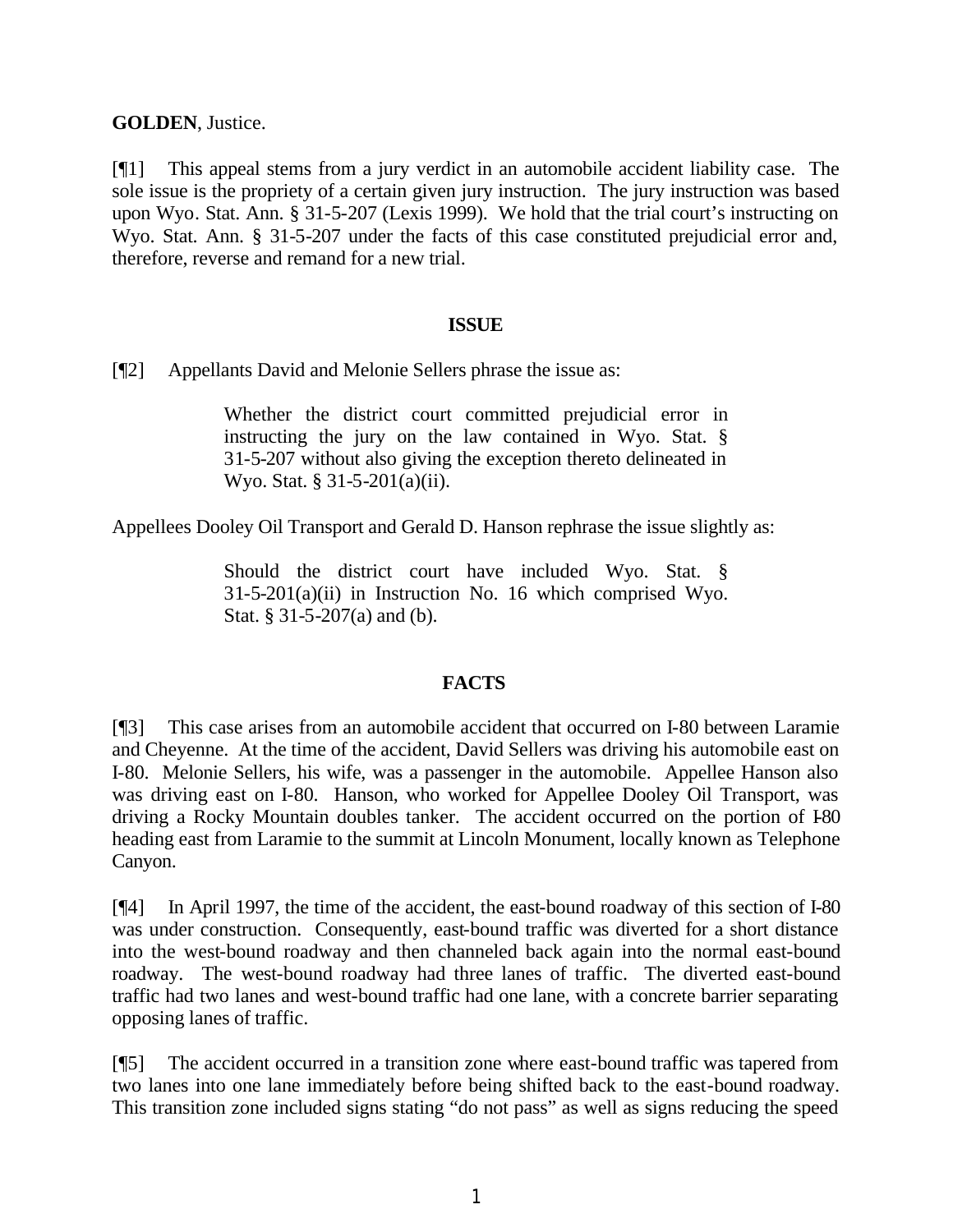limit and indicating right lane ending. A sequential chevron marked the beginning of the tapering of two lanes into one lane, accomplished by orange barrels placed on the roadway that gradually blocked off the right lane. The end result is that the right lane was dropped and the left lane continued through.

[¶6] Within this transition zone, Hanson shifted his tanker from the right lane into the left lane. At that time, the Sellers' car was driving along-side Hanson and was caught between the tanker and the concrete barrier. As a result of the impact with the tanker, the Sellers' car was jammed under the tanker and was caught there for a short distance before breaking free and eventually coming to rest next to the concrete barrier. Hanson stopped somewhat further down the highway. Fortunately, none of the parties received any serious physical injuries.

[¶7] At trial, Appellants claimed that Hanson was negligent by failing to see the Sellers' vehicle and yield to it before shifting into the left lane. Appellees claimed Dave Sellers was negligent in attempting to pass Hanson in a no-passing zone. Appellees offered a jury instruction based upon Wyo. Stat. Ann. § 31-5-207(a) and (b) which applies to no-passing zones. Appellants objected to a partial instruction upon Wyo. Stat. Ann. § 31-5-207. Appellants specifically requested subsection (c) of Wyo. Stat. Ann. § 31-5-207 be included because the subsection contains certain exceptions to the no-passing statute. The particular exception which the Appellants believe applies to the case is stated in Wyo. Stat. Ann. § 31- 5-201(a)(ii) to the effect that a driver can drive to the left of the center of the roadway if the driver's regular lane of travel is obstructed, but that driver must yield to traffic moving in the proper direction before moving left.

[¶8] The trial judge agreed with Appellees and gave an instruction based upon Wyo. Stat. Ann. § 31-5-207(a) and (b) without any exception. Appellants properly objected to such instruction. The jury returned a verdict finding Appellant Dave Sellers 50% negligent, Appellant Melonie Sellers 0% negligent and Appellee Hanson 50% negligent. This timely appeal followed.

## **STANDARD OF REVIEW**

[¶9] When examining the propriety of jury instructions, we review all instructions as a whole. "On review, this Court considers whether the instructions, taken as a whole, adequately and clearly advise the jury of the applicable law." *Kemper Architects, P.C. v. McFall, Konkel & Kimball Consulting Engineers, Inc.*, 843 P.2d 1178, 1182 (Wyo. 1992).

> We have said that the function of jury instructions is to give the jury guidance regarding the law of the case*. Hursh Agency, Inc. v. Wigwam Homes, Inc.*, Wyo., 664 P.2d 27 (1983). The trial court is not obligated to give an instruction offered by a party as long as the jury is adequately instructed on the law as it pertains to that case. *Matter of MLM,* Wyo., 682 P.2d 982 (1984). The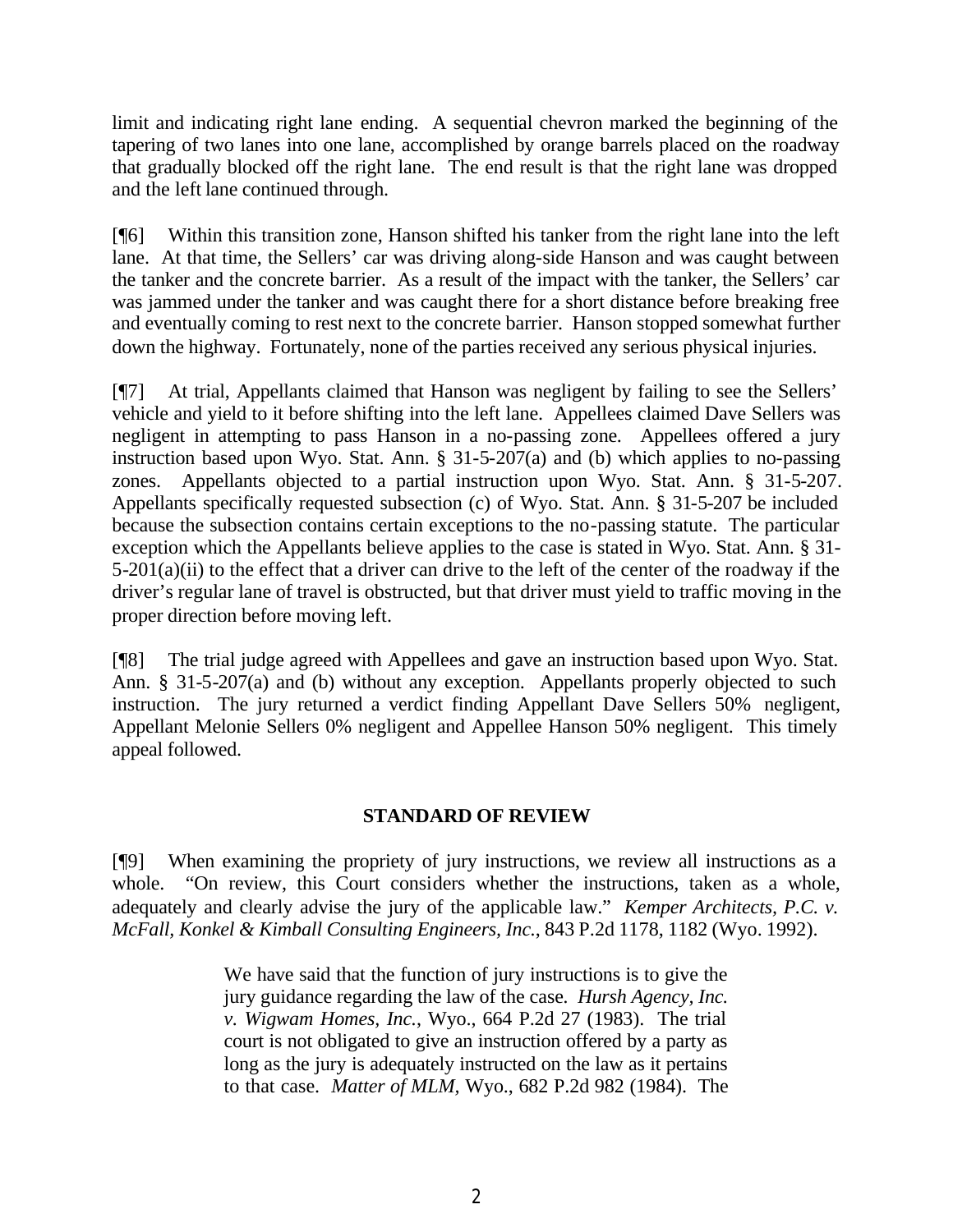trial court's ruling on an instruction will not constitute reversible error absent a showing of prejudice, and prejudice will not be said to result unless it is demonstrated that the instruction confused or misled the jury with respect to the proper principles of law. *Cervelli v. Graves*, Wyo., 661 P.2d 1032 (1983).

*DeJulio v. Foster*, 715 P.2d 182, 186 (Wyo. 1986).

[¶10] In order to determine the law of the case, we must interpret the meaning of Wyo. Stat. Ann. § 31-5-207 (Lexis 1999) and the exception found in Wyo. Stat. Ann. § 31-5-201(a)(ii) (Lexis 1999).

> Statutory interpretation is a question of law, so our standard of review is *de novo*. . . . If the conclusion of law is in accordance with the law, we affirm it; if it is not, we correct it. We endeavor to interpret statutes in accordance with the Legislature's intent. We begin by making an inquiry respecting the ordinary and obvious meaning of the words employed according to their arrangement and connection. We construe the statute as a whole, giving effect to every word, clause, and sentence, and we construe together all parts of the statute *in pari materia*.

*Cargill v. State, Dept. of Health, Div. of Health Care Financing*, 967 P.2d 999, 1001 (Wyo. 1998) (citations and quotations omitted).

#### **DISCUSSION**

[¶11] The jury instruction objected to, Instruction No. 16, stated:

You are instructed that Section 31-5-207 of the Wyoming Statutes provides in part the following:

The superintendent and any local authorities may determine those portions of any highway under their respective jurisdictions where overtaking and passing or driving on the left of the roadway would be especially hazardous and may by appropriate signs or markings on the roadway indicate the beginning and end of such zones and when the signs or markings are in place and clearly visible to an ordinarily observant person every driver of a vehicle shall obey the directions thereof.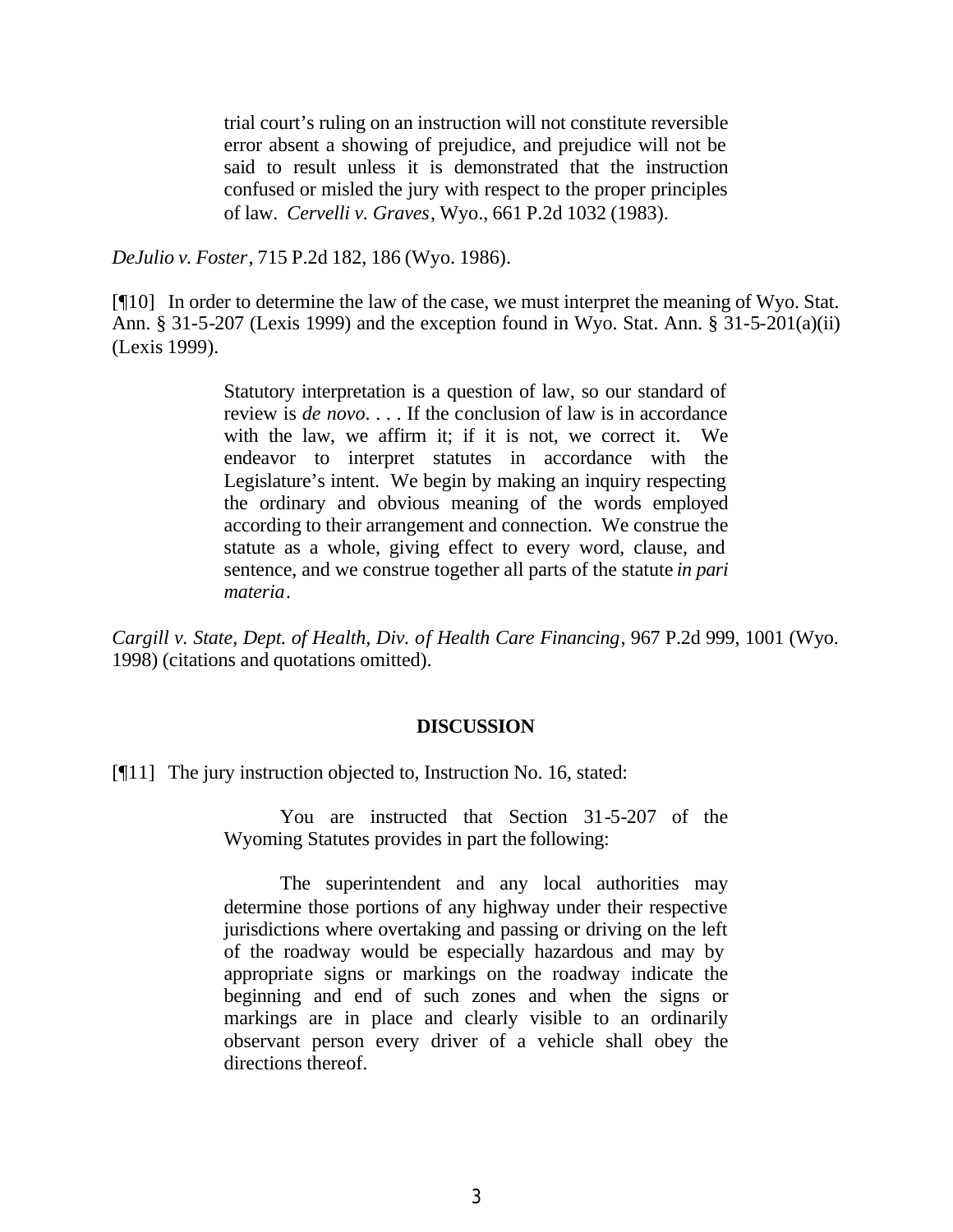Where signs or markings are in place to define a no passing zone as set forth above, no driver shall drive on the left side of the roadway within a no passing zone or on the left side of any pavement striping designed to mark a no-passing zone throughout its length.

[¶12] In comparison, Wyo. Stat. Ann. § 31-5-207 (Lexis 1999) in its entirety states:

### **No-passing zones.**

(a) The superintendent and local authorities may determine those portions of any highway under their respective jurisdictions where overtaking and passing or driving on the left of the roadway would be especially hazardous and may by appropriate signs or markings on the roadway indicate the beginning and end of such zones and when the signs or markings are in place and clearly visible to an ordinarily observant person every driver of a vehicle shall obey the directions thereof.

(b) Where signs or markings are in place to define a nopassing zone as set forth in subsection (a) of this section no driver shall drive on the left side of the roadway within a nopassing zone or on the left side of any pavement striping designed to mark a no-passing zone throughout its length.

(c) This section does not apply under the conditions described in W.S.  $31-5-201(a)(ii)$  nor to the driver of a vehicle turning left into or from any alley, private road or driveway.

[¶13] Wyo. Stat. Ann. § 31-5-201(a)(ii) (Lexis 1999) states:

(a) Upon all roadways of sufficient width a vehicle shall be driven upon the right half of the roadway, except as follows:

\* \* \*

(ii) When a stationary obstruction exists making it necessary to drive to the left of the center of the highway but any person so doing shall yield the right-of-way to all vehicles traveling in the proper direction upon the unobstructed portion of the highway within such distance as to constitute an immediate hazard[.]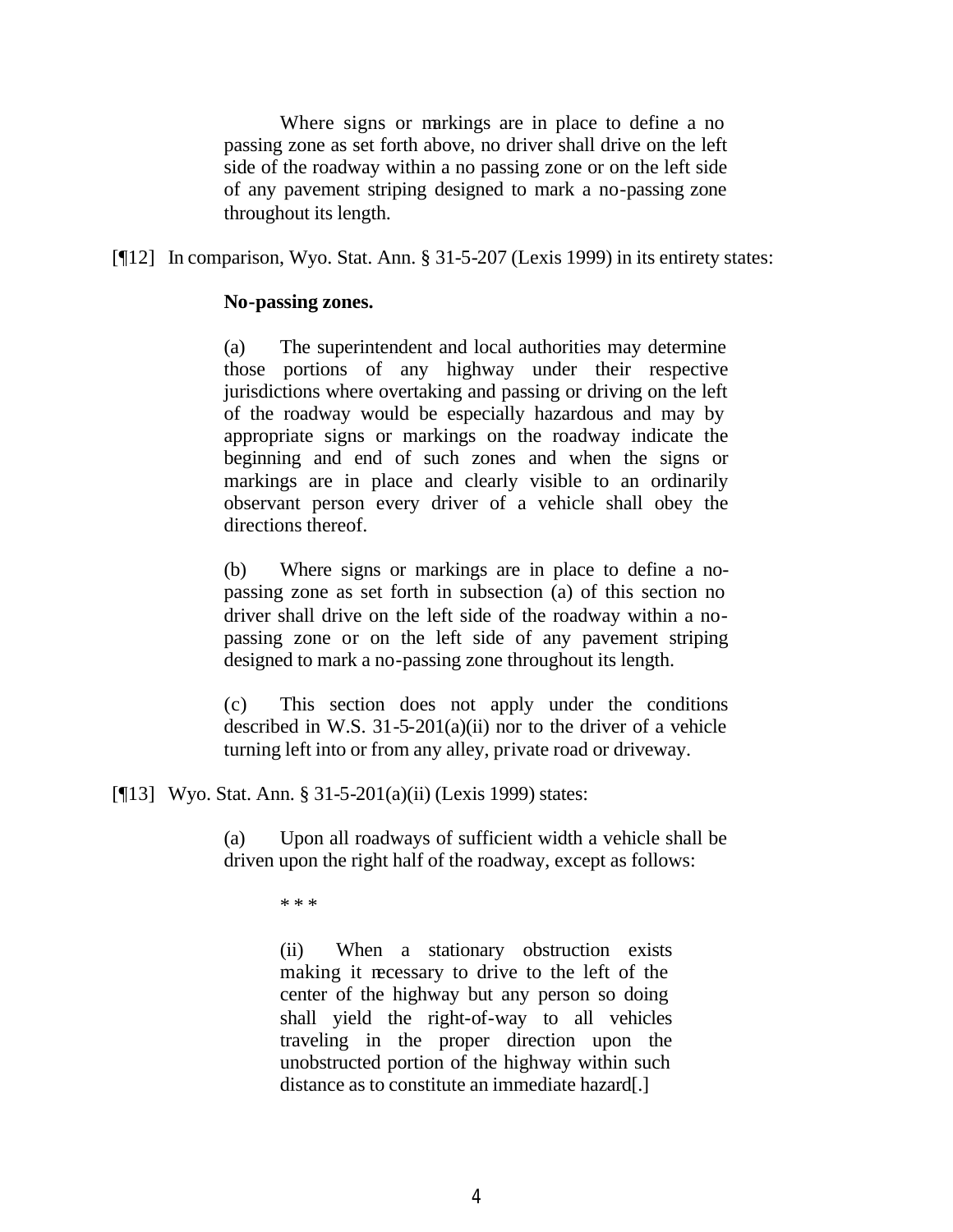[¶14] Appellants requested an instruction that included the exception as found in Wyo. Stat. Ann. § 31-5-201(a)(ii). In refusing the instruction as proffered by Appellants, the trial court reasoned that the exception in Wyo. Stat. Ann.  $\S 31-5-201(a)(ii)$  did not apply to the facts of this particular case. Specifically, the trial judge ruled that Wyo. Stat. Ann. § 31-5-201(a)(ii) applies only to situations where a driver is forced to enter a lane of opposing traffic in order to avoid an obstruction in his lane.

[¶15] On this point we agree with the trial judge. The language in Wyo. Stat. Ann. § 31-5-  $201(a)(ii)$  limits its application to situations where it is "necessary to drive to the left of the center of the highway." The normal and ordinary interpretation of the "center of the highway" is the boundary line separating opposing lanes of traffic. Thus, the language of Wyo. Stat. Ann. § 31-5-201(a)(ii) clearly limits its application to situations where a driver is forced to enter lanes of opposing traffic in order to circumvent some obstruction in his ordinary lane of traffic. The exception does not apply to the facts of this case and was therefore correctly rejected by the trial judge as part of the jury instruction.<sup>1</sup>

[¶16] Our analysis, however, does not end here. Having reviewed Wyo. Stat. Ann. § 31-5- 207, we hold that Wyo. Stat. Ann. § 31-5-207 in its entirety is inapplicable to the facts of this case. As with the exception found in Wyo. Stat. Ann. §  $31-5-201(a)(ii)$ , Wyo. Stat. Ann. § 31-5-207 only applies to situations involving two-way traffic on one roadway and does not apply in construction zones such as the one at issue here.

[¶17] The statute must be read as a whole. "We must give meaning to every word, clause and sentence of the statute and the statute should be construed so that no part will be inoperative or superfluous." *State Bd. of Equalization v. Cheyenne Newspapers, Inc.*, 611 P.2d 805, 809 (Wyo. 1980). Subparagraph (a) of Wyo. Stat. Ann. § 31-5-207 authorizes the appropriate authorities to establish no-passing zones in especially hazardous sections of a roadway. Subparagraph (b) of Wyo. Stat. Ann. §31-5-207 governs specifically the actions of drivers within the no-passing zone. Subparagraph (b) states: "no driver shall drive on the left side of the roadway within a no-passing zone or on the left side of any pavement striping designed to mark a no-passing zone throughout its length."

[¶18] Reading subparagraphs (a) and (b) together, the statute intends to cover situations where driving on the left side of the roadway is especially hazardous. There is no hazard involved in driving on the left side of the roadway on a one-way roadway. Indeed, Wyo. Stat. Ann. § 31-5-205, entitled "Additional limitations on driving on the left; exceptions," specifically exempts one-way roadways from its prohibitions against driving on the left side of the roadway. Wyo. Stat. Ann. § 31-5-205(b)(i) (Lexis 1999). Because of the restrictions on driving on the left side of the roadway, it is obvious that the hazard contemplated in subparagraph (a) of Wyo. Stat. Ann. § 31-5-207 is the possibility of a head-on collision with on-coming traffic. Thus, Wyo. Stat. Ann. § 31-5-207, read as a whole, is intended to apply

<sup>&</sup>lt;sup>1</sup> We note that jury Instruction No. 15, based upon Wyo. Stat. Ann. § 31-5-204, is equally inapplicable as it refers to avoiding oncoming traffic when driving to the left of center of the roadway to pass another vehicle.